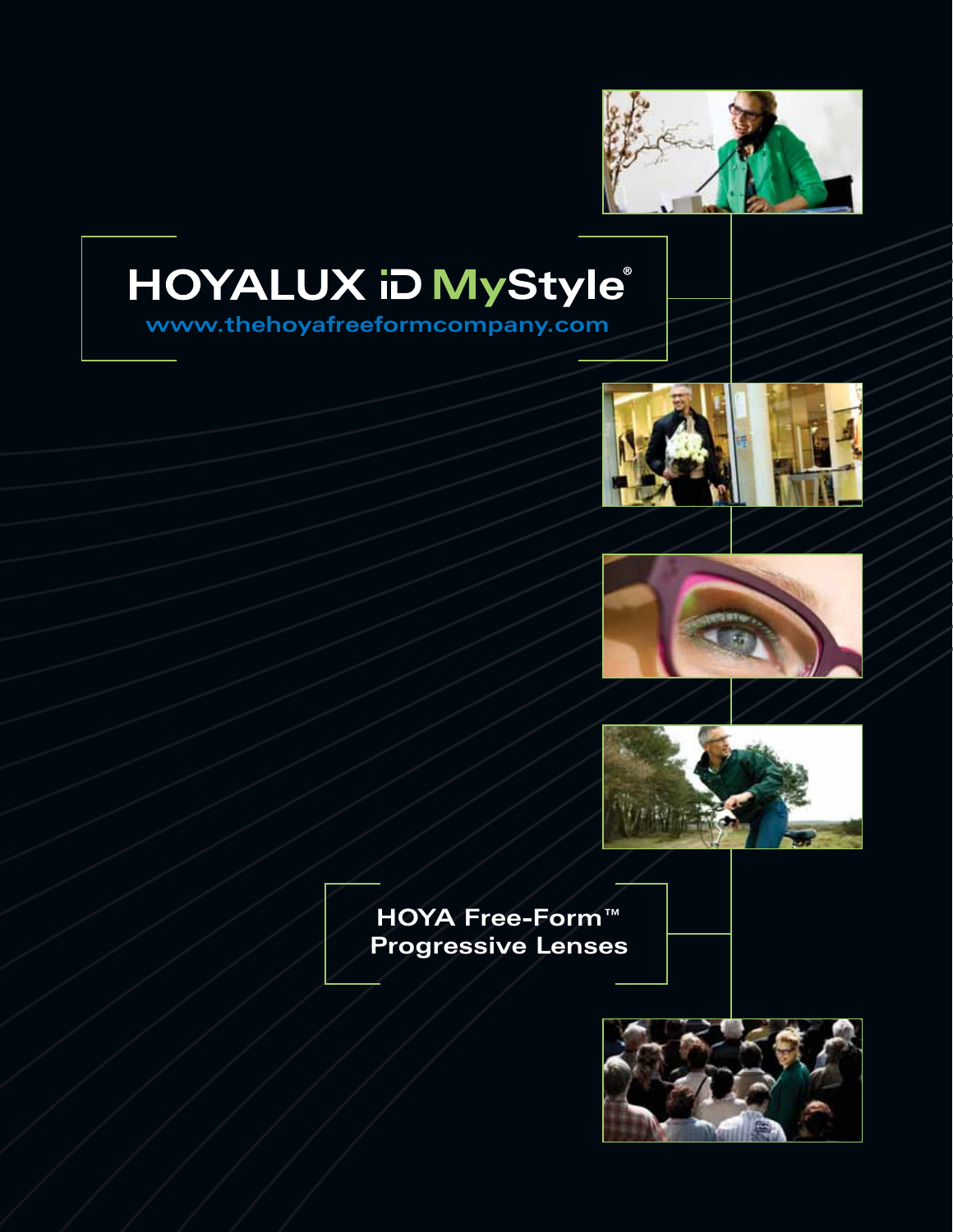# **Introducing HOYALUX iD MyStyle**®

### **Your Patients Will See Better**

We proudly announce the latest innovation  $\frac{1}{2}$  nour patented lens technology: HOYALUXiDMyStyle<sup>®</sup>, the pinnacle of personalized design among all HOYA Free-Form™ progressive lenses.

The HOYALUX iD MyStyle offers a radically unique way of correcting presbyopia. When factoring current lifestyle, frame dimensions, prescription data and lens history the result is an individualized consultation and, ultimately, a personalized product designed on both sides of the lens, for the optimum in patient visual performance.

The powerful optical results achieved from HOYALUX iD MyStyle progressive lenses offer incomparable patient benefits since both front and back sides of each lens are entirely customized and personalized to the wearer. In essence, the HOYALUX iD MyStyle is the new revolution in lenses.







**The HOYALUX iD MyStyle Patient Experience**



Introduce patients to a profound experience of a transformed world with the many ways HOYALUX iD MyStyle progressive lenses make clear vision unique to each eyeglass wearer:

#### **Patient Benefits**

- • Natural and focused 3D binocular vision at all distances and directions
- Stable image perception in all circumstances
- • Wide and deformation-free field of vision
- Smooth and natural interaction

**1**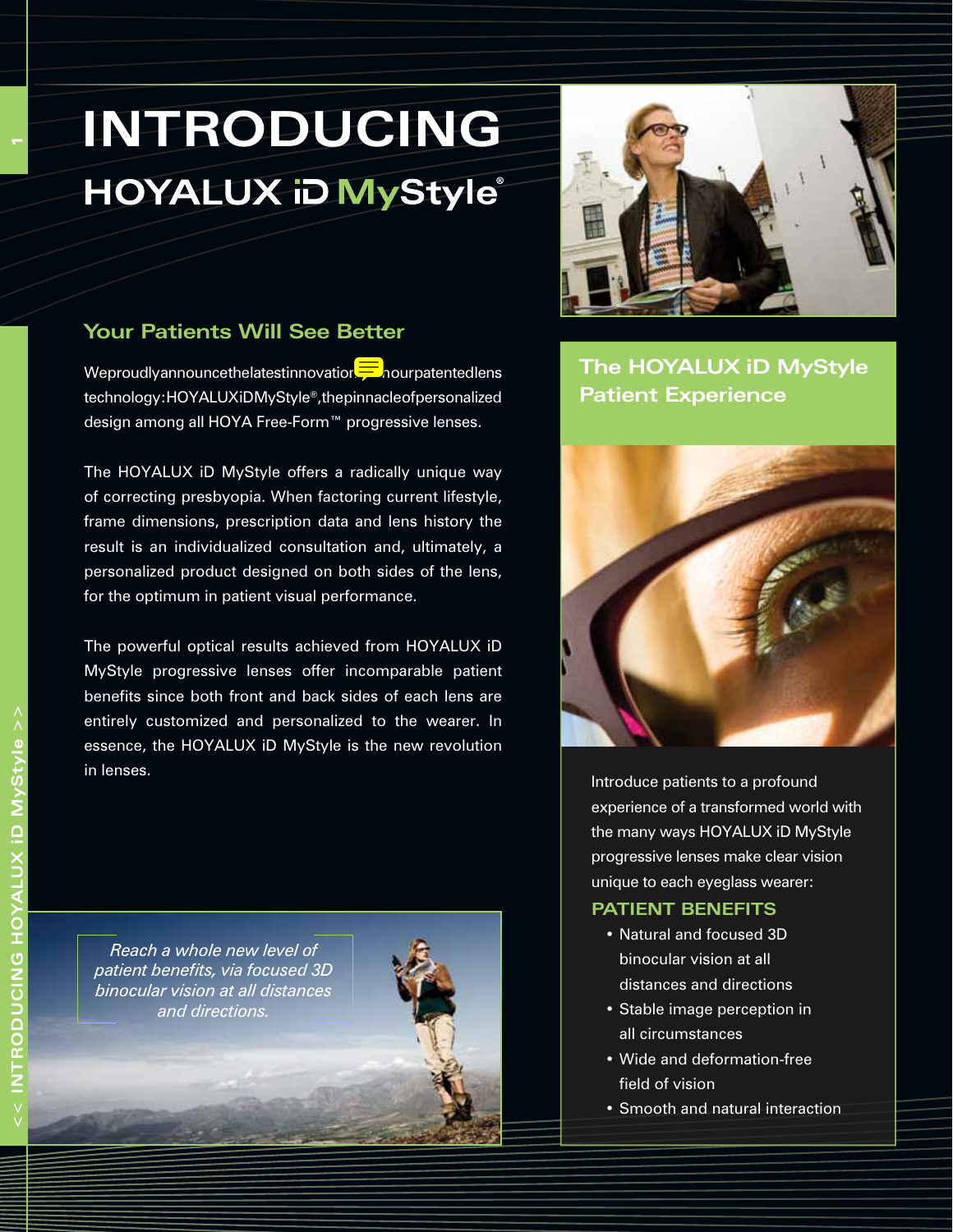**Powerful Technology Leads to Patient Satisfaction**



Your patients' level of satisfaction with both their personalized eyeglasses and their experience with our cutting-edge measurement technologies was the utmost objective when developing HOYALUX iD MyStyle progressive lenses. To commence a personalized design, formal data collection is acquired through the new MyStyle iDentifier<sup>™</sup> interactive consultation, available from the convenience of a computer desktop in a few easy steps.

From monocular PD measurements to the frame's pantoscopic angle, accurate data is crucial as even the smallest aberration or image deformation can compromise perception and vision. The iDentifier applies free-form design principles at a 'pixels' level of resolution on the retina and pinpoints precisely defined measurements so vision irregularities can be stabilized. Hoya's iD Free-Form technology calculates and manufactures Hoya's first entirely personalized progressive lens HOYALUX iD MyStyle.

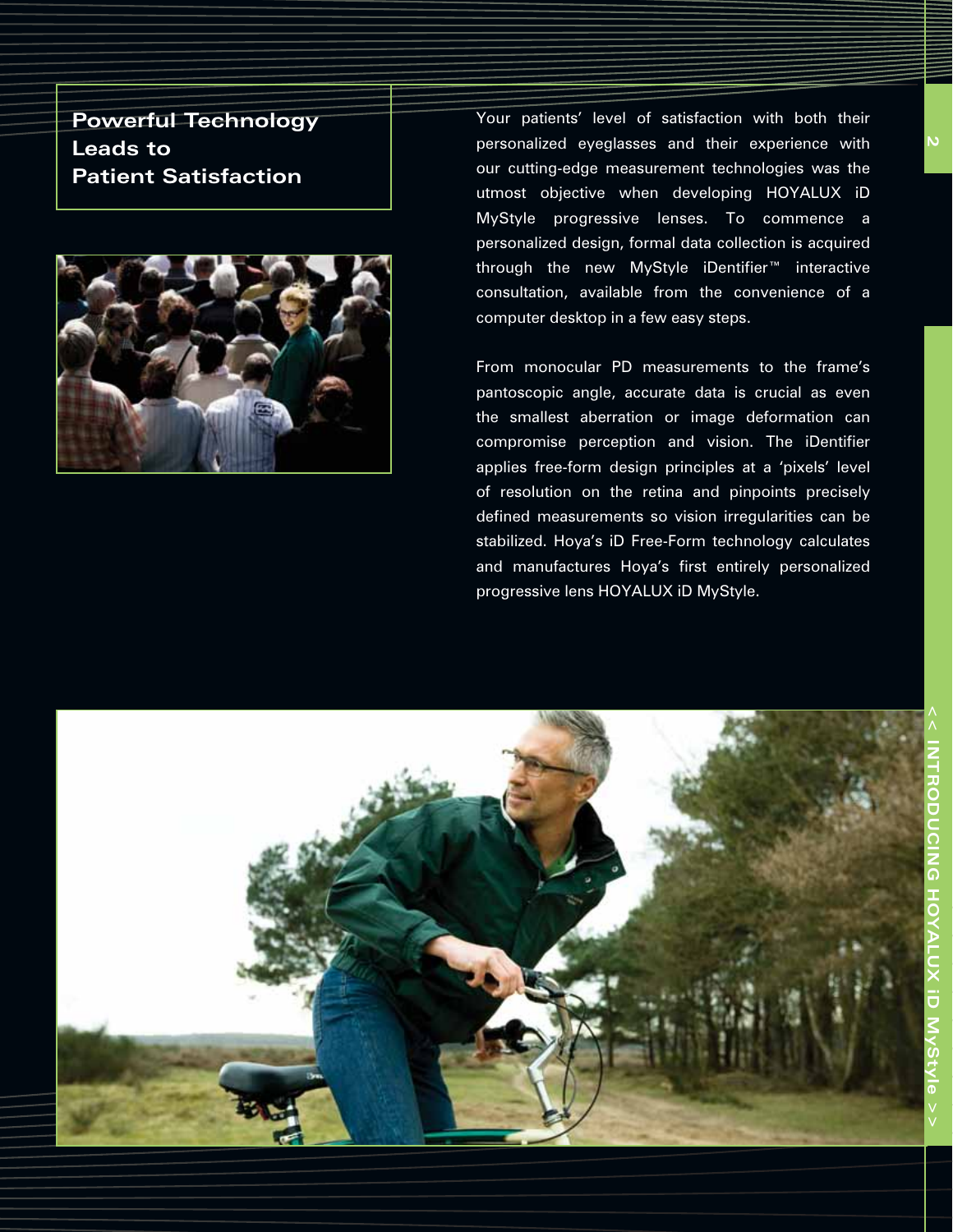## **INTEGRATED S** INTEGRATED<br>DOUBLE SURFACE **Technology™**

iDs is HOYA's patented, award-winning customization technology, Integrated Double Surface Technology™, that separates the surface geometry of progressive lenses into two components: vertical and horizontal. Only until split on these component levels can lenses be individually designed so the most crucial elements of vision are realized.

#### **Patient Benefits**

- Patented, award-winning design technology
- The vertical components which affects magnification changes from distance to near are placed on the front
- The horizontal components which affects magnification and power changes from side to side are placed on the back



*Optimized Integrated Double Surface design structure with independently operating front and back surfaces.*

## **BALANCED VIEW CONTROL**

Balanced View Control, or bvc, is HOYA 3D technology that perfectly calculates the front and back surfaces of a lens creating a profoundly clear vision experience for the wearer. bvc computer evaluation tools precisely track movement of objects across the retina to catalog patient-perceived "bending" along straight or flat surfaces.

#### **Patient Benefits**

- Perfectly integrates front and back lens surfaces to provide a natural perception of the world around you and more stable image perception in all distances and directions
- Provides even distribution of progressive performance
- Provides the wearer with a stable and secure sensation even in a moving environment
- Reduces head movement
- Eliminates the uncomfortable perception of skew distortion and swimming sensations common in other progressive lens designs



<u>ო</u>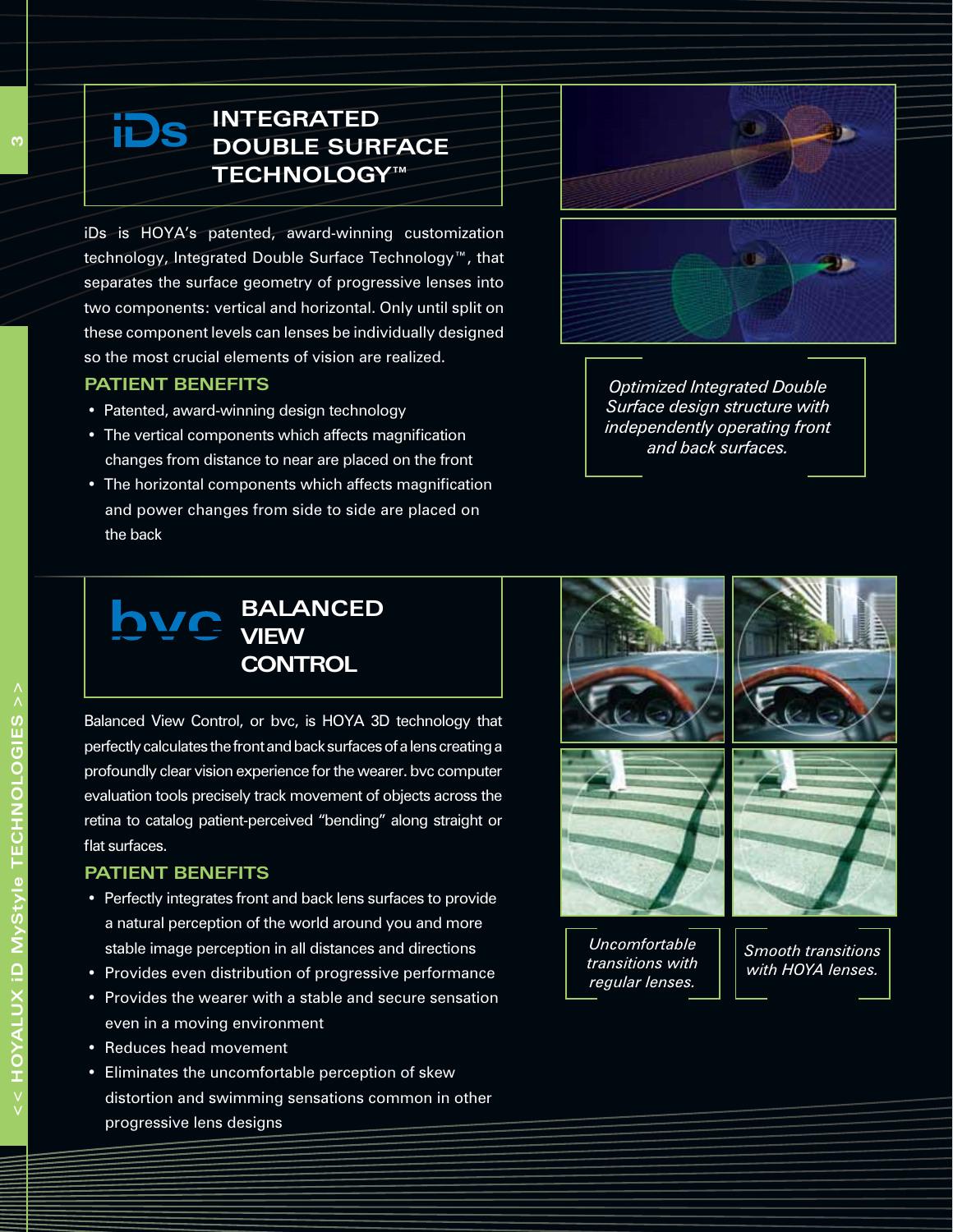

*iDea involves the enhancement of Free-From design principles right down to the level of the smallest retinal 'pixels'.*



*Guarantees perfect spatial vision in the most literal sense, and total support during any activity.*

## **ea** INTELLIGENT DESIG **BY EXTENSIVE ANALYSIS**

HOYALUX iD MyStyle progressive lenses enhance the proven patented iDs technology with Intelligent Design by Extensive Analysis, or iDea. This never before attained design accuracy in HOYA Free-Form, results in truly personalized lenses for every individual.

In addition to applying the successful HOYA Free-Form and iDs design technologies, Hoya's iDea design principle adds a whole new dimension to the optical correction of presbyopia. iDea involves the enhancement of Free-From design principles right down to the level of the smallest retinal 'pixels', together with the customer's personal data entered into the MyStyle iDentifier during the interactive consultation. The iDentifier promptly factors lifestyle aspects and eyewear history of the patient along with frame dimensions, positioning relative to the wearer's face and prescription data.

In practice, this comprehensive approach to correction optimization guarantees perfect spatial vision in the most literal sense, and total support during any activity. Millions of different design variants ensure that HOYALUX iD MyStyle will provide significantly more personalization than any other progressive lens.

**4**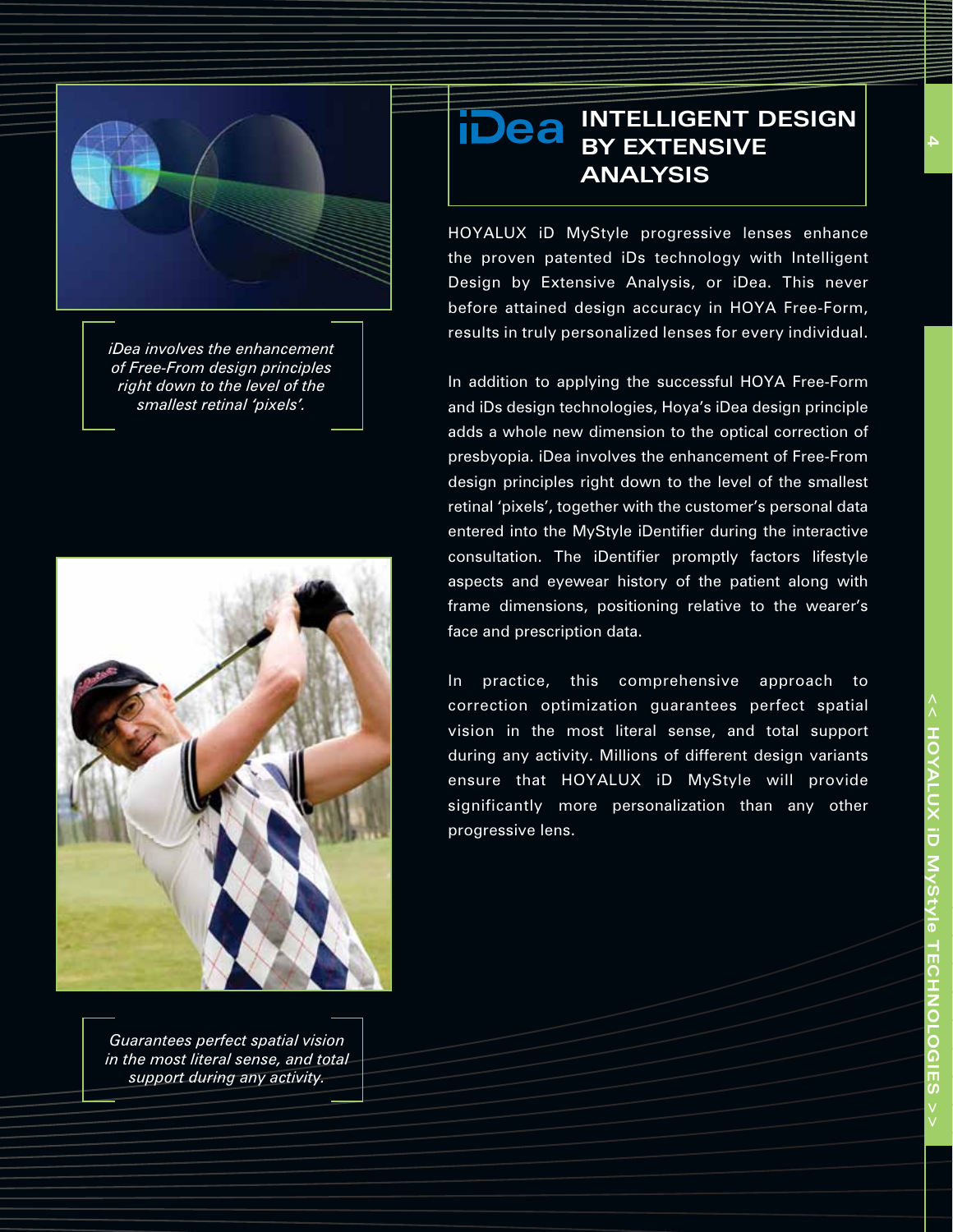## **Trusted MyStyle iDentifier results in invaluable measurements**

MyStyle iDentifier makes personalized design attainable in the comfort of your own office. This powerful interactive tool for consultation and selection creates a deeper working relationship between practitioner and patient with unparalleled results. The MyStyle iDentifier tool reinforces the profound advantages of selecting HOYA technology for lens needs, as input and experience from patients influences the design of the lenses. Combining initial measurement intakes and lifestyle variables provided by the client, HOYA's advanced technology means the variety of personalized designs are limitless.

#### **MYSTYLE IDENTIFIER PROCESS AND PROCEDURES**

- 1. DATA COLLECTION: Gather critical client information:
	- Prior prescription design
	- • Previous lens design
	- New prescription
	- New frame choice
	- • New frame fit



2. DATA ENTRY: Begin MyStyle iDentifier with prescription data, measurements and any additional input. The iDentifier uses patient's lifestyle preferences and satisfaction of previous eyewear to determine the most personalized, patient-aligned lens choice.



- 3. PROFILE: Once processed, MyStyle iDentifier produces a Personal Vision Profile (PVP) specific to the individual. In it, the following is provided:
	- Personal details including prescription
	- Collection of data covering lifestyle characteristics and individual choice
	- Characteristics of the recommended design
	- Benefits list of design for individual

Patients will clearly identify themselves in their Personal Vision Profile ensuring they are on the brink of achieving the optimum in optical clarity and performance with HOYA.



4. ORDER: After the PVP is retrieved, patients can select fashion tints and anti-reflective treatments. Finally, submit their personalized design and HOYA will create the unique HOYALUX iD MyStyle eyewear based on the provided data combined with our proprietary, award-winning technology.

Once the use of the MyStyle iDentifier is complete and the order is placed, the patient can keep their PVP results for their records and future insights into their specific optical necessities.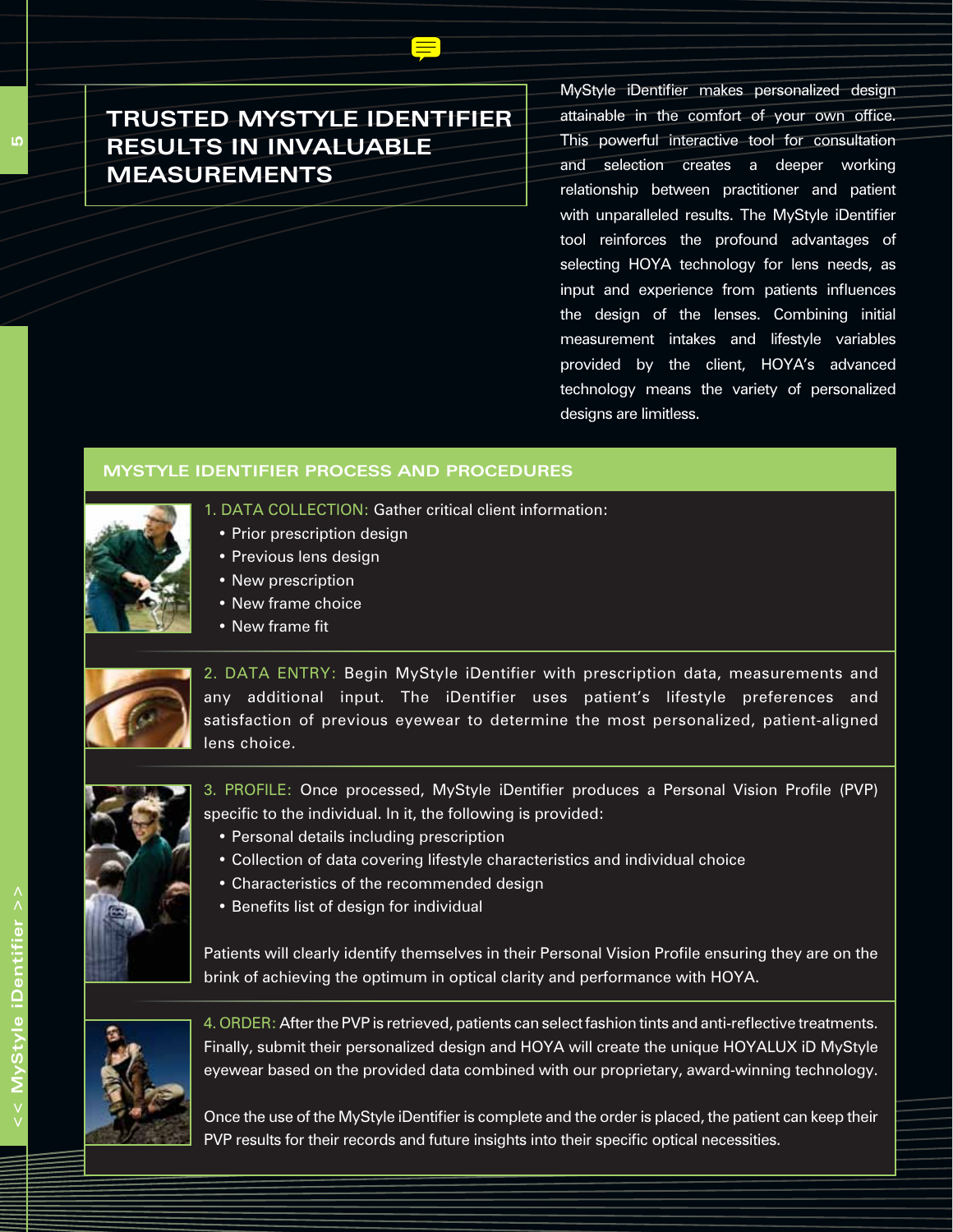## **MYSTYLE IDENTIFIER INTERACTIVE PATIENT CONSULTATION: DATA COLLECTION AND ENTRY**

The MyStyle iDentifier is an interactive tool that gathers various categories of data to precisely profile each individual patient to create a lens uniquely for them. Entering the information leads to the perfect iDea, or Intelligent Design by Extensive Analysis.

*Lifestyle Requirements: Patient interests, choices and activities that affect vision*

*Wearer's Pantoscopic Angle: Positioning the lens for accurate directional success*

*Previous Lens: Utilizing data from patient history leads to focused futures*

**HOYA MyStyle iDentifier Helpline 1-800-520-5122**





**Final Clarity – HOYA Anti-Reflective**

HOYA Anti-Reflective technologies heighten an individual's visual experience and provides supreme comfort while wearing eyeglasses.

- Most scratch resistant anti-reflective treatments in the marketplace
- Easy to clean
- Repellent of water and grease
- • Resistant to most dust and dirt
- Minimizes the need for lens maintenance